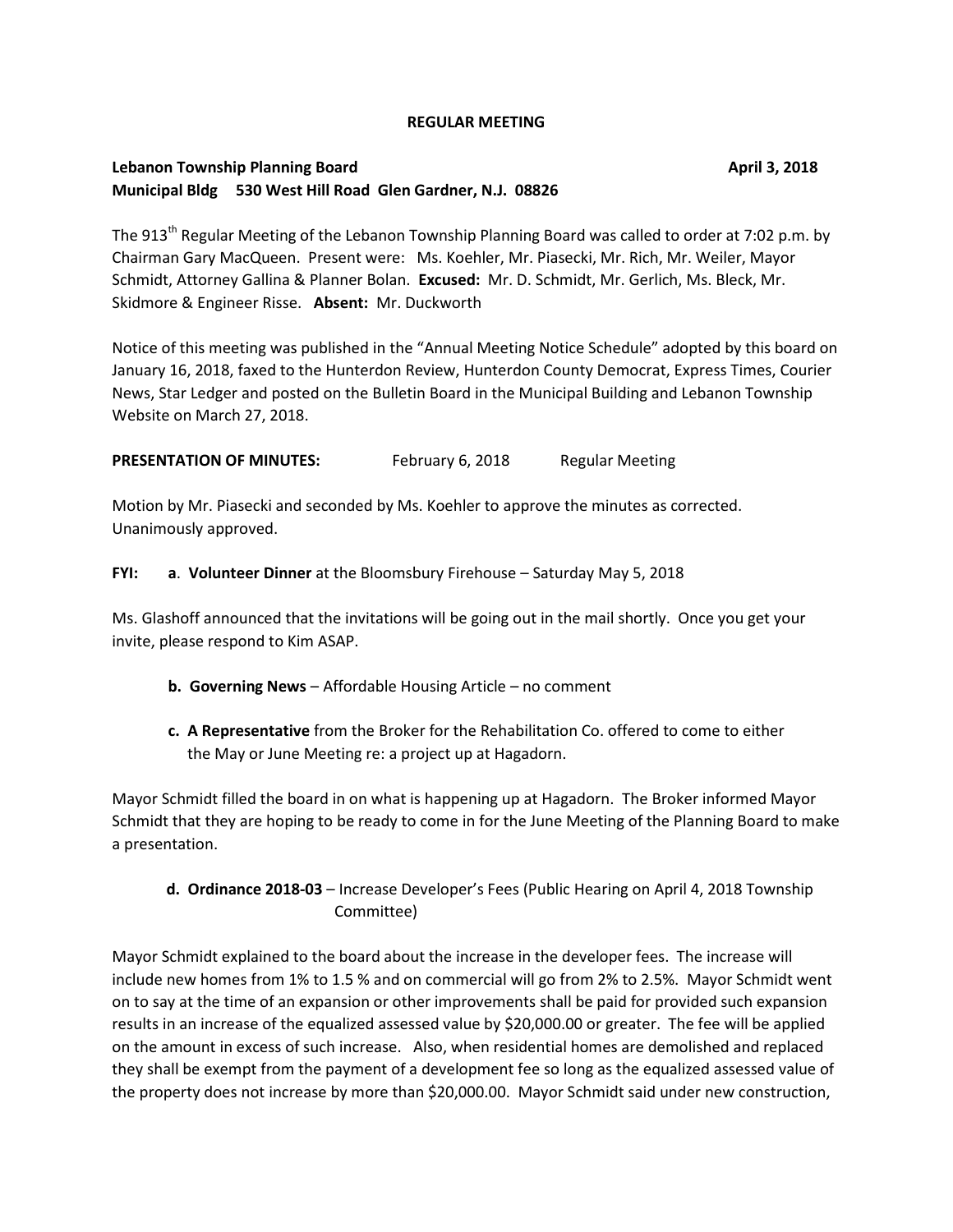## **Lebanon Township Planning Board April 3, 2018 Page 2**

whether residential or non-residential, a development fee will be applied to the entire equalized assessed value of the project, including land and structures. If any of the board members are interested in the ordinance, you can get a copy from Karen or Gail.

**RESOLUTION:** a. Adopt Housing Plan Element & Fair Share Plan

Motion by Mr. Rich and seconded by Mr. Piasecki to adopt the Housing Plan Element & Fair Share Plan

| <b>ROLL CALL</b> | Yes: Ms. Koehler | Mr. MacQueen   | <b>Absent: Mr. Duckworth</b> |
|------------------|------------------|----------------|------------------------------|
|                  | Mr. Piasecki     | Mr. Weiler     | Mr. D. Schmidt               |
|                  | Mr. Rich         | Mr. M. Schmidt | Mr. Gerlich                  |
|                  |                  |                | Ms. Bleck                    |
|                  |                  |                | Mr. Skidmore                 |

### **ITEM FOR DISCUSSION:**

### a. **Application from Z.O. regarding Home Occupation Block #61 Lot #40.03 Mt. Airy Road**

The Planning Board reviewed the application from the Zoning Officer and found everything to be in order and agreed with the approval by the Zoning Officer.

### b. **Affordable Housing Trust Fund Spending Plan – Planner Bolan**

Planner Bolan said the Spending Plan is on the Agenda for the Township Committee for tomorrow nights' meeting. The Township Committee will be endorsing the plan by Resolution. There is no action by the Planning Board but wanted to give the board an update, this is one of the items that we have to submit. We originally had filed our compliance hearing scheduled for February and we got an extension to April. Which was a good idea since meetings were cancelled because of weather. Planner Bolan said our compliance hearing is scheduled with Judge Miller on April 19, 2018 at 9:00 a.m. Planner Bolan said we have approximately \$150,000.00 in the account. We are obligated for 3 Rehabs, 1 Accessory Apartment and 1 Market to Affordable. Planner Bolan said there are categories that we have to spend money on, one is 30% which goes for affordability assistance for low income households, we would have to go with the lowest income households that we can since we only have 2 households to fulfill and we may find it difficult to spend money on. The other money goes for 3 Rehabilitation units, using approximately \$22,000.00 per unit and \$25,000.00 for an accessory apartment. Also, we can spend up to 20% on administration. Planner Bolan noted that as long as we have an approved spending plan and we stay within the guidelines that have been approved by the court we will not have to report to the state. The state now wants a letter from the Special Masters for those municipalities that don't have a spending plan. The question was asked, how many municipalities have received approval from the court. Planner Bolan said about 60% have settled which is about 190 out of 325. Planner Bolan said